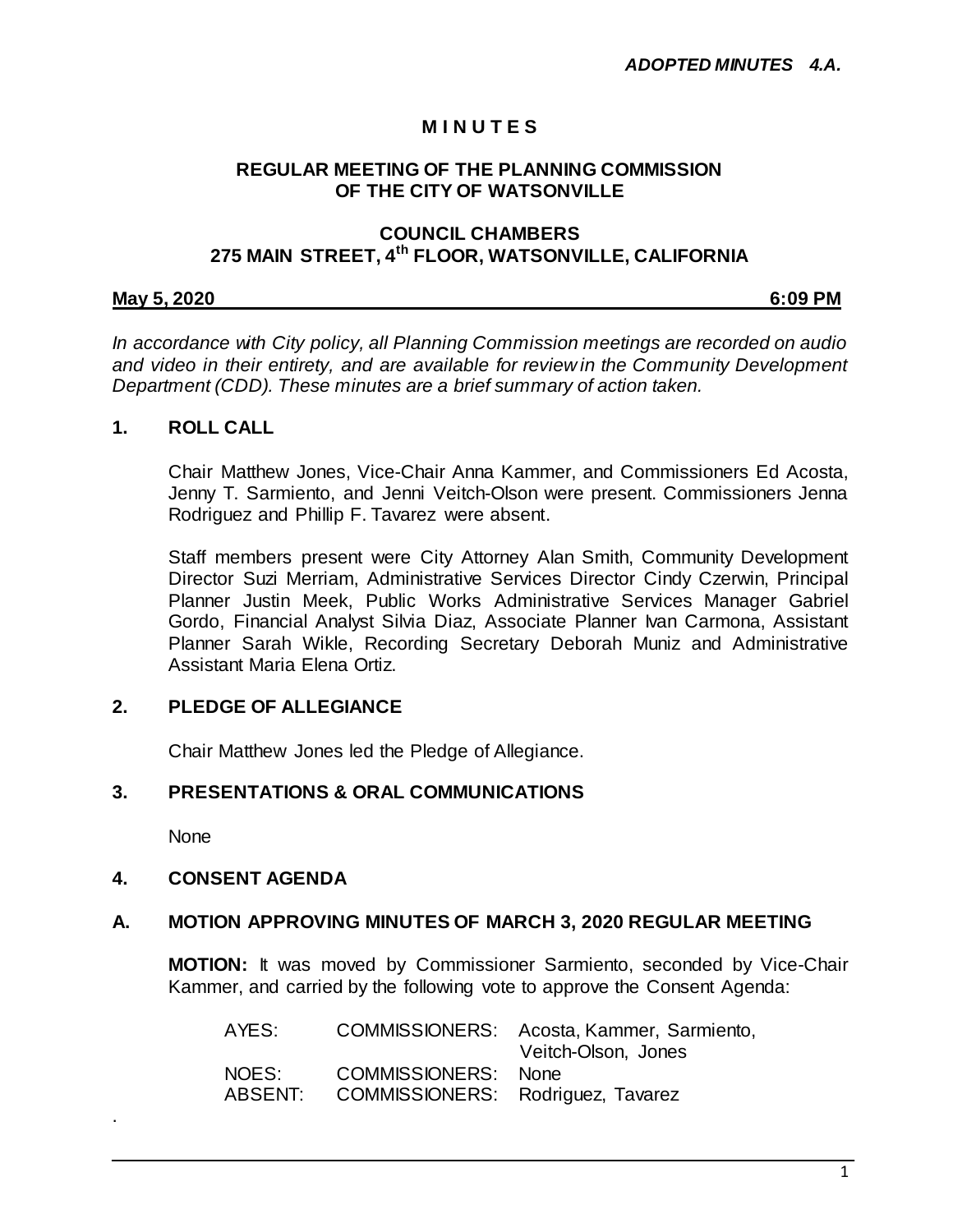# **5. PUBLIC HEARINGS**

**A. CONSIDERATION OF MOTION RECOMMENDING CITY COUNCIL ADOPT THE CITY'S 2020-2021 CAPITAL IMPROVEMENT PROGRAM (CIP) WITH THE PROPOSED PUBLIC IMPROVEMENTS AND FIND THE PROJECTS ARE CONSISTENT WITH THE CITY'S GENERAL PLAN, FILED BY THE CITY OF WATSONVILLE**

# **1) Staff Report**

Staff Report was given by Administrative Services Director Cindy Czerwin.

# **2) Planning Commission Clarifying & Technical Questions**

In answering Commissioner Veitch-Olson's inquiry, Administrative Services Director Czerwin explained that there is a large increase in projects for years 2022-2023 due to the chrome 6 projected being implemented during those years.

#### **3) Public Hearing**

Chair Jones opened the public hearing.

Hearing no comment, Chair Jones closed the public hearing.

# **4) Appropriate Motion(s)**

**MAIN MOTION:** It was moved by Commissioner Veitch-Olson, seconded by Commissioner Sarmiento, to approve the following resolution:

#### **RESOLUTION NO. 7-20 (PC):**

**RESOLUTION OF THE PLANNING COMMISSION OF THE CITY OF WATSONVILLE, CALIFORNIA, RECOMMENDATION TO THE CITY COUNCIL TO ADOPT THE CITY'S 2020-2021 CAPITAL IMPROVEMENT PROGRAM (CIP) WITH THE PROPOSED PUBLIC IMPROVEMENTS AND FIND THAT THE CIP SUPPORTS THE GENERAL PLAN**

**5) Deliberation**

**None** 

#### **6) Chair Calls for a Vote on Motion(s)**

**MAIN MOTION:** The above motion carried by the following vote:

|                                   | COMMISSIONERS: Acosta, Kammer, Sarmiento,<br>Veitch-Olson, Jones |
|-----------------------------------|------------------------------------------------------------------|
| COMMISSIONERS: None               |                                                                  |
| COMMISSIONERS: Rodriguez, Tavarez |                                                                  |
|                                   |                                                                  |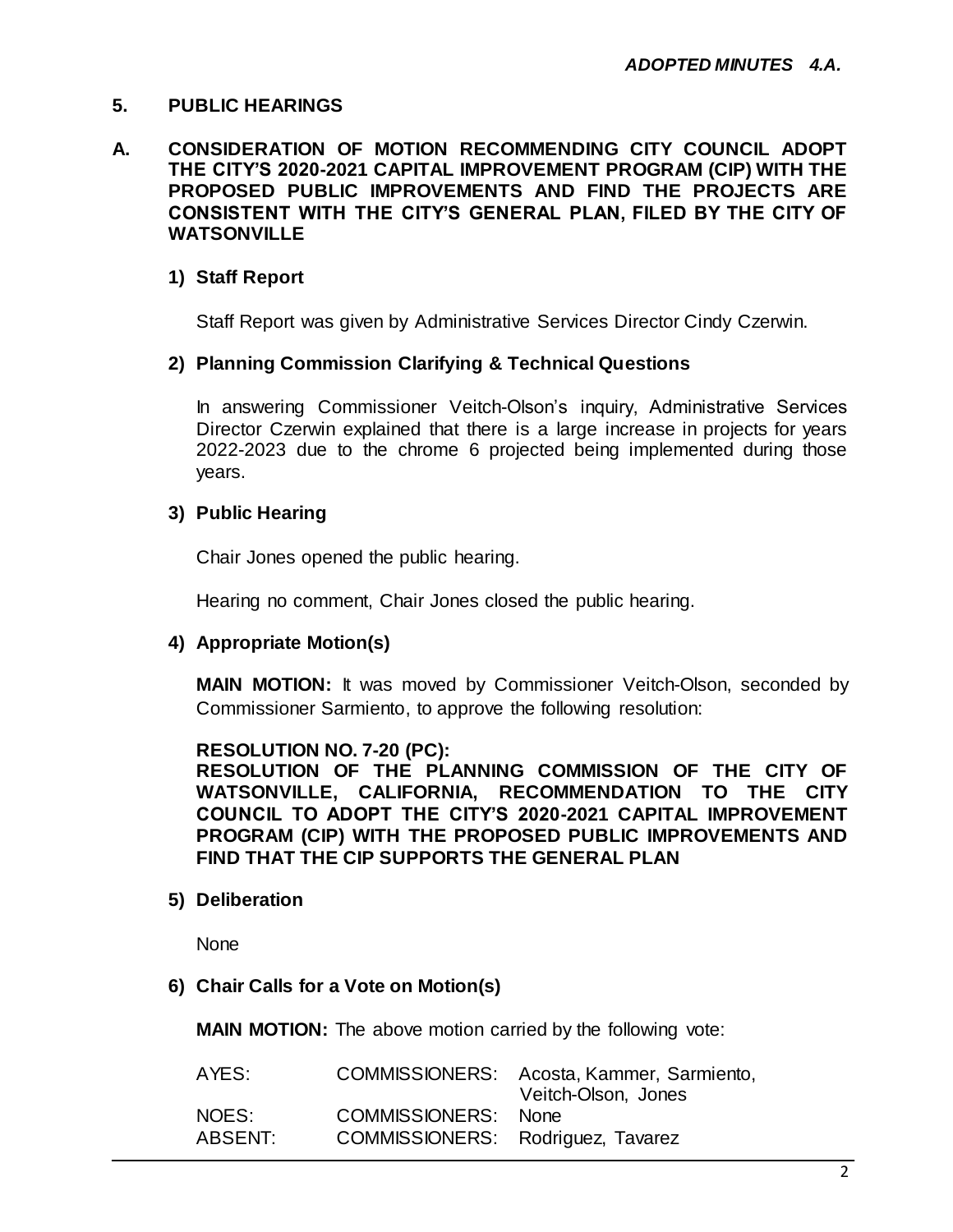# **B. AN APPLICATION FOR A SPECIAL USE PERMIT WITH ENVIRONMENTAL REVIEW (PP2019-374) TO ALLOW THE ESTABLISHMENT OF AN OFF-SALE BEER AND WINE (TYPE 20) ABC LICENSE UNDER NEW OWNERSHIP FOR AN EXISTING GAS STATION WITH A 2,765± SQUARE FOOT CONVENIENCE STORE AND CAR WASH (VIKHAR GAS) LOCATED AT 676 EAST LAKE AVENUE (APN 017-072-01), FILED BY ATAM PARKASH SINGH SANDHU, APPLICANT AND PROPERTY OWNER**

Prior to the staff report, Commissioner Anna Kammer recused herself due to owning property within 300 feet of the proposed project, therefore creating a conflict of interest.

# **1) Staff Report**

Staff Report was given by Assistant Planner Sarah Wikle.

# **2) Planning Commission Clarifying & Technical Questions**

**None** 

# **3) Applicant Presentation**

**None** 

# **4) Planning Commission Clarifying & Technical Questions**

None

# **5) Public Hearing**

Chair Jones opened the public hearing.

Hearing no comment, Chair Jones closed the public hearing.

# **6) Appropriate Motion(s)**

**MAIN MOTION:** It was moved by Commissioner Veitch-Olson, seconded by Chair Jones, to approve the following resolution:

# **RESOLUTION NO. 8-20 (PC):**

**RESOLUTION OF THE PLANNING COMMISSION OF THE CITY OF WATSONVILLE, CALIFORNIA, APPROVING A SPECIAL USE PERMIT WITH ENVIRONMENTAL REVIEW (PP2019-374) TO ALLOW THE ESTABLISHMENT OF AN OFF-SALE BEER AND WINE (TYPE 20) ABC LICENSE UNDER NEW OWNERSHIP FOR AN EXISTING GAS STATION WITH A 2,765± SQUARE FOOT CONVENIENCE STORE AND CAR WASH (VIKHAR GAS) LOCATED AT 676 EAST LAKE AVENUE, WATSONVILLE, CALIFORNIA (APN 017-072-01)**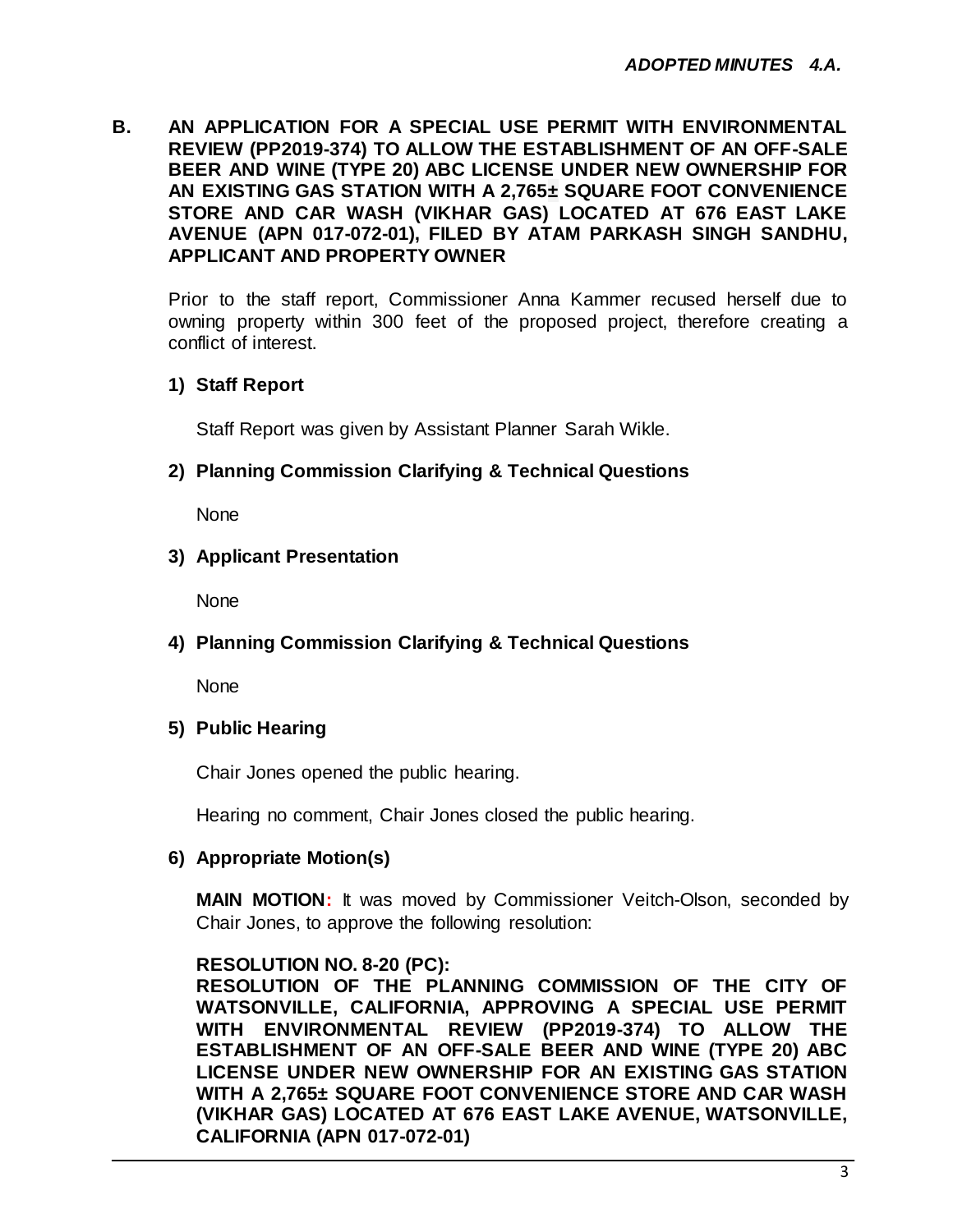# **7) Deliberation**

None

# **8) Chair Calls for a Vote on Motion(s)**

**MAIN MOTION:** The above motion carried by the following vote:

| AYES:    |                                   | COMMISSIONERS: Acosta, Sarmiento, Veitch-Olson, Jones |
|----------|-----------------------------------|-------------------------------------------------------|
| NOES:    | COMMISSIONERS: None               |                                                       |
| ABSENT:  | COMMISSIONERS: Rodriguez, Tavarez |                                                       |
| ABSTAIN: | <b>COMMISSIONERS:</b> Kammer      |                                                       |

**C. AN APPLICATION FOR A SPECIAL USE PERMIT WITH MINOR DESIGN REVIEW AND ENVIRONMENTAL REVIEW (PP2018-282) TO ALLOW CONSTRUCTION OF TWO DISTILLATION TOWERS OVER 35-FEET AND UPGRADE INTERNAL EQUIPMENT FOR THE AGRON BIODIESEL FACILITY LOCATED AT 860 WEST BEACH STREET (APN 018-321-01), FILED BY ROXBY HARTLEY WITH WIE-AGRON BIOENERGY, APPLICANT AND PROPERTY OWNER**

# **1) Staff Report**

Staff Report was given by Associate Planner Ivan Carmona.

# **2) Planning Commission Clarifying & Technical Questions**

None

# **3) Applicant Presentation**

Applicant Roxby Hartley, Wie-Agron Bioenergy, and Brad Wilson, President of Western Iowa Energy, both gave an overview of the project and how beneficial it will be to the City of Watsonville.

# **4) Planning Commission Clarifying & Technical Questions**

None

# **5) Public Hearing**

Chair Jones opened the public hearing.

Hearing no comment, Chair Jones closed the public hearing.

# **6) Appropriate Motion(s)**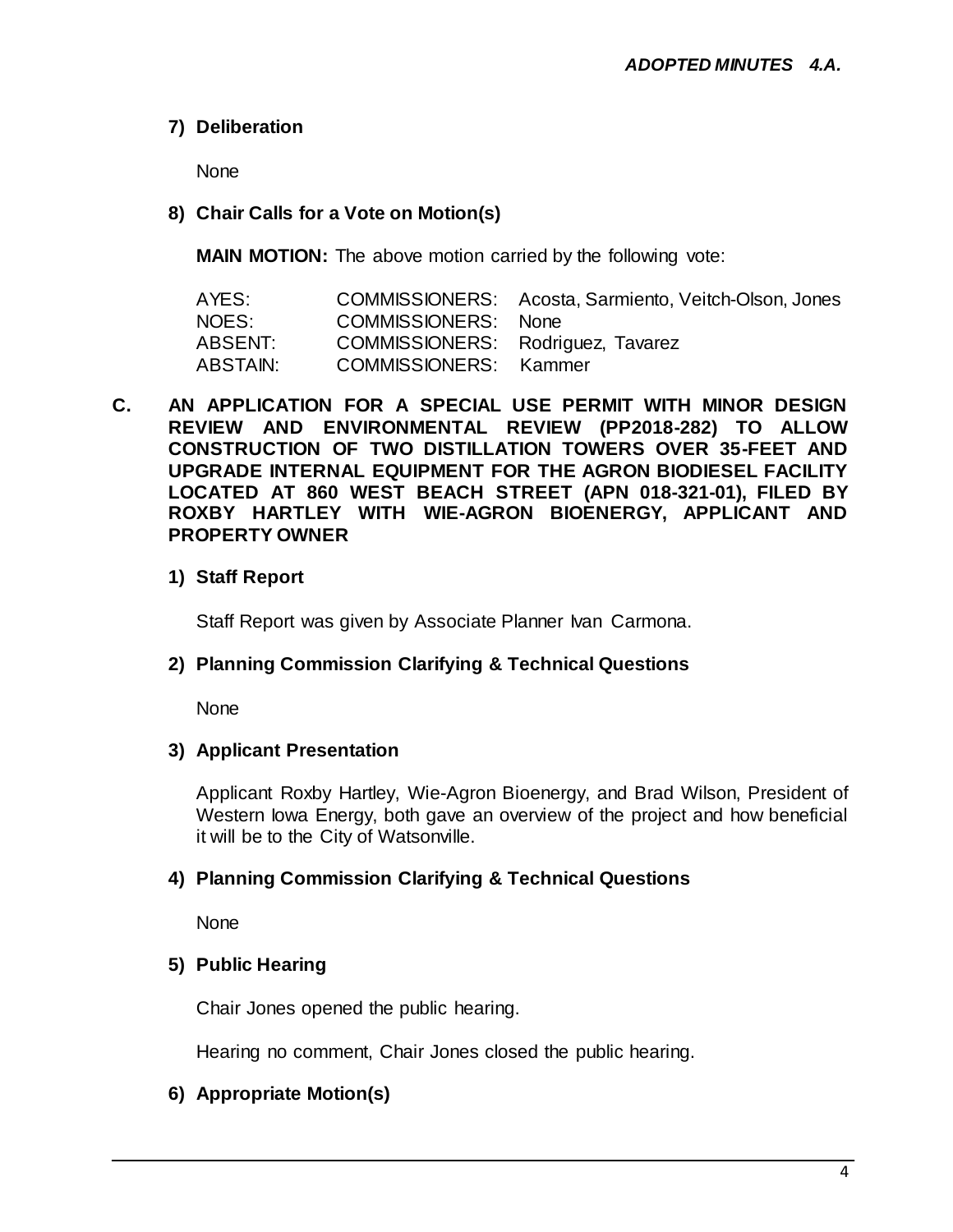**MAIN MOTION:** It was moved by Vice-Chair Kammer, seconded by Commissioner Sarmiento, to approve the following resolution:

**RESOLUTION NO. 9-20 (PC):**

**RESOLUTION OF THE PLANNING COMMISSION OF THE CITY OF WATSONVILLE, CALIFORNIA, APPROVING A SPECIAL USE PERMIT WITH DESIGN REVIEW, AND ENVIRONMENTAL REVIEW (PP2018-282) TO ALLOW RECONSTRUCTION OF A 65-FOOT TALL DISTILLATION TOWER AND CONSTRUCTION OF A NEW 60-FOOT DISTILLATION TOWER ON A 1.56± ACRE SITE LOCATED AT 860 WEST BEACH STREET (APN 018-321-01)**

**7) Deliberation**

None

**8) Chair Calls for a Vote on Motion(s)**

**MAIN MOTION:** The above motion carried by the following vote:

| AYES:   |                                   | COMMISSIONERS: Acosta, Kammer, Sarmiento, Veitch-Olson,<br>Jones |
|---------|-----------------------------------|------------------------------------------------------------------|
| NOES:   | COMMISSIONERS: None               |                                                                  |
| ABSENT: | COMMISSIONERS: Rodriguez, Tavarez |                                                                  |

- **D. AN APPLICATION FOR A SPECIAL USE PERMIT WITH DESIGN REVIEW, MAJOR VARIANCE, AND ENVIRONMENTAL REVIEW (PP2018-35) TO ALLOW THE DEMOLITION OF A MCDONALDS BUILDING WITH A SINGLE DRIVE-THROUGH LANE AND RECONSTRUCTION OF A NEW MCDONALDS BUILDING WITH A SPLIT DRIVE-THROUGH LANE AND TWO MENU BOARDS ON A 1.01± ACRE SITE LOCATED AT 1598 FREEDOM BOULEVARD (APN 019-282-03), FILED BY SILVIA WYTKIND, MCDONALDS USA, LLC, APPLICANT, ON BEHALF OF FRANCHISE REALTY INTERSTATE CORP (MCDONALDS), PROPERTY OWNER**
	- **1) Staff Report**

Staff Report was given by Principal Planner Justin Meek.

**2) Planning Commission Clarifying & Technical Questions**

**None** 

**3) Applicant Presentation**

None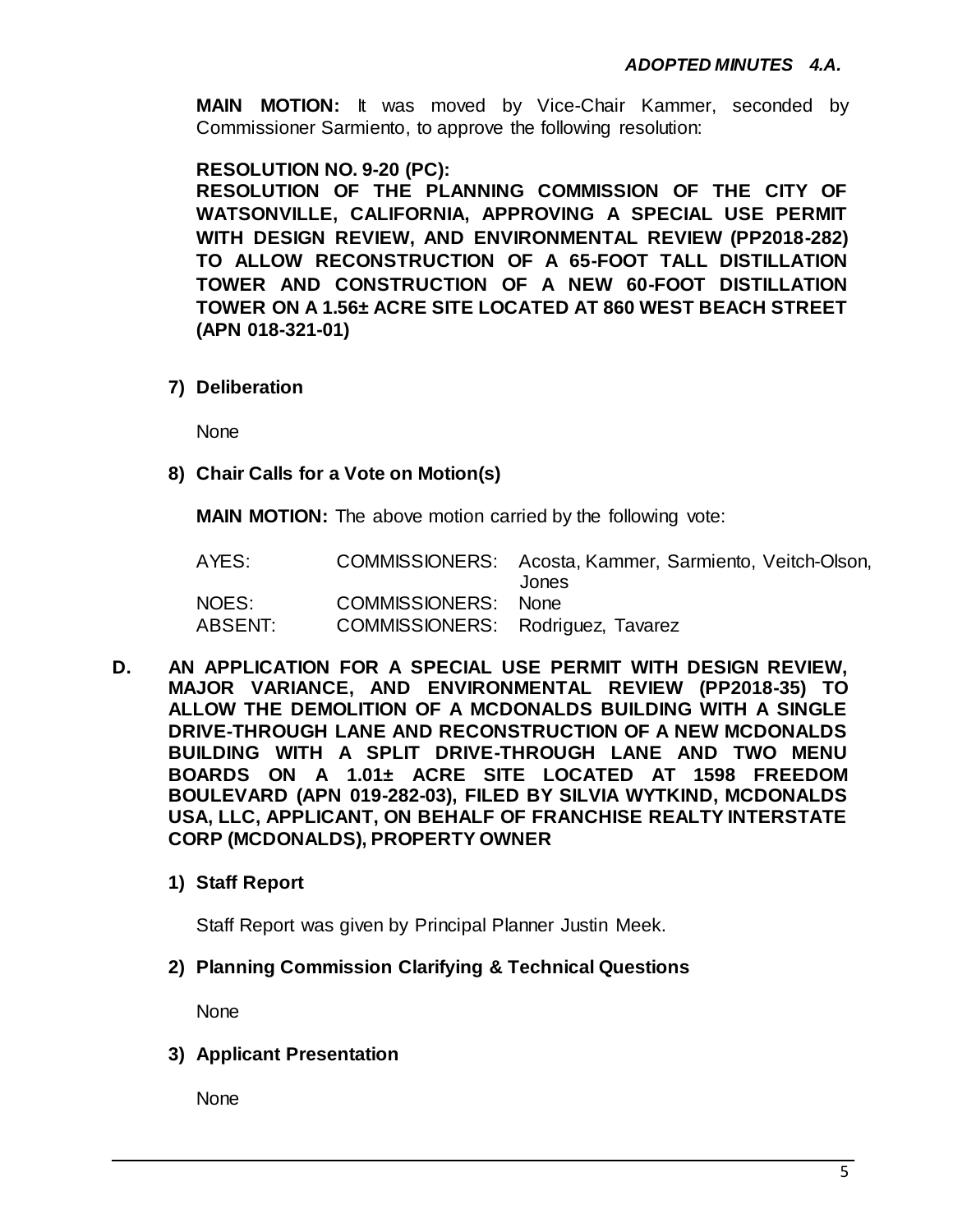# **4) Planning Commission Clarifying & Technical Questions**

None

# **5) Public Hearing**

Chair Jones opened the public hearing.

Hearing no comment, Chair Jones closed the public hearing.

# **6) Appropriate Motion(s)**

**MAIN MOTION:** It was moved by Vice-Chair Kammer, seconded by Chair Jones, to approve the following resolution:

# **RESOLUTION NO. 10-20 (PC):**

**RESOLUTION OF THE PLANNING COMMISSION OF THE CITY OF WATSONVILLE, CALIFORNIA, APPROVING A SPECIAL USE PERMIT WITH DESIGN REVIEW, MAJOR VARIANCE, AND ENVIRONMENTAL REVIEW (PP2018-35) TO ALLOW THE DEMOLITION OF A MCDONALD'S BUILDING WITH A SINGLE DRIVE-THROUGH LANE AND RECONSTRUCTION OF A NEW MCDONALD'S BUILDING WITH A SPLIT DRIVE-THROUGH LANE AND TWO MENU BOARDS ON A 1.01± ACRE SITE LOCATED AT 1598 FREEDOM BOULEVARD (APN 019-282-03)**

**7) Deliberation**

None

**8) Chair Calls for a Vote on Motion(s)**

**MAIN MOTION:** The above motion carried by the following vote:

| AYES:   |                                   | COMMISSIONERS: Acosta, Kammer, Sarmiento,<br>Veitch-Olson, Jones |
|---------|-----------------------------------|------------------------------------------------------------------|
| NOES:   | COMMISSIONERS: None               |                                                                  |
| ABSENT: | COMMISSIONERS: Rodriguez, Tavarez |                                                                  |

**E. RECOMMENDATION TO CITY COUNCIL FOR ADOPTION OF A MITIGATED NEGATIVE DECLARATION AND APPROVAL OF A LOT LINE ADJUSTMENT, DENSITY BONUS, PLANNED DEVELOPMENT, AND SPECIAL USE PERMIT WITH DESIGN REVIEW AND ENVIRONMENTAL REVIEW (PP2019-14) TO ALLOW CONSTRUCTION OF THE MILES LANE PROJECT ON A 4.7± ACRE SITE, FILED BY ELIZABETH NAHAS WILSON WITH MIDPEN HOUSING CORPORATION, APPLICANT, ON BEHALF OF MICHAEL C. MARCHISIO TRUST AND NAMVAR & SHIREEN DINYARI, PROPERTY OWNERS**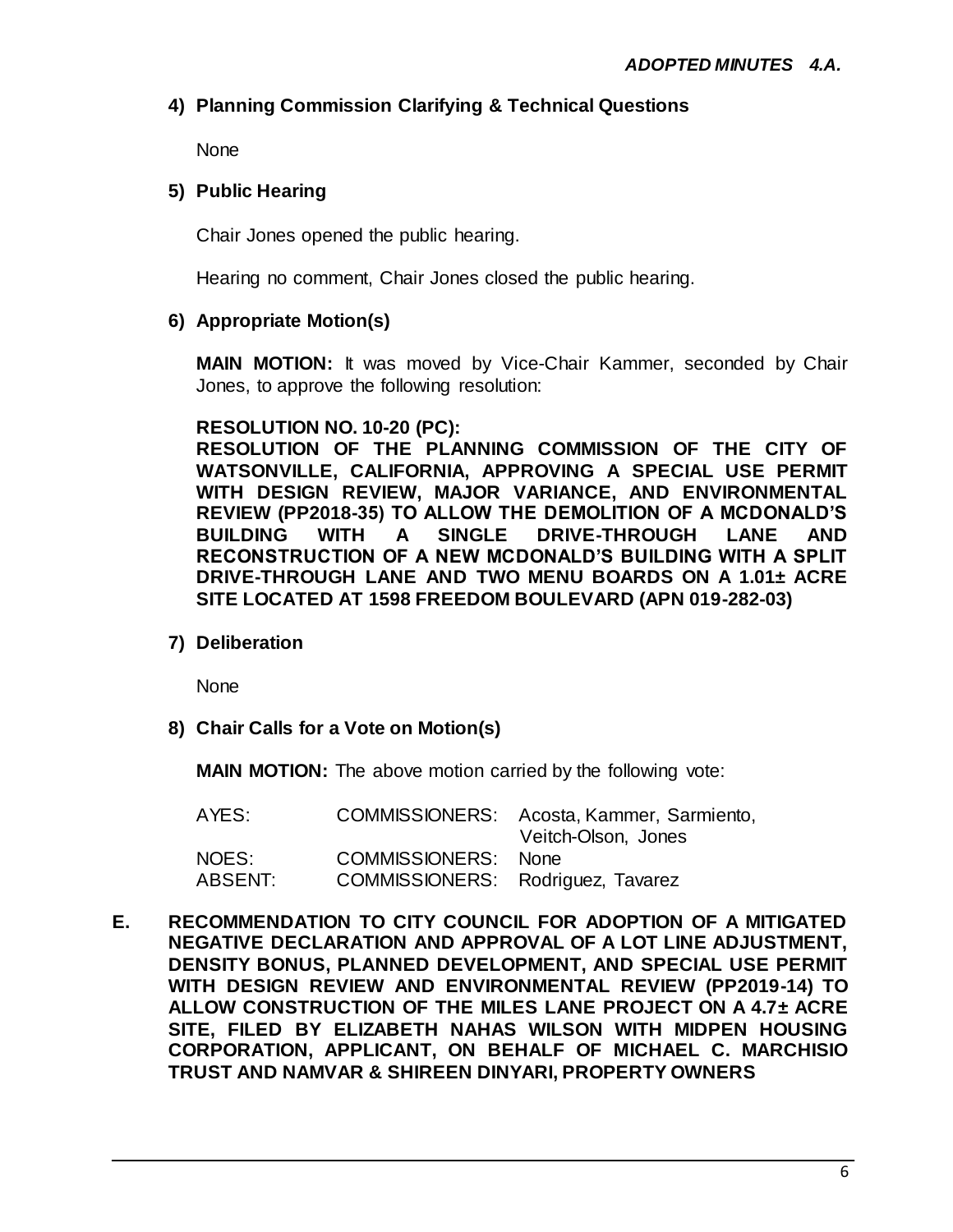# **1) Staff Report**

Staff Report was given by Principal Planner Justin Meek.

# **2) Planning Commission Clarifying & Technical Questions**

Principal Planner Meek answered questions from Commissioner Acosta regarding affordable housing visitor parking requirements.

Commissioner Sarmiento spoke in support of the project.

Bill Spain, Moore lacofano Goltsman, Inc. Project Manager, gave a presentation on the Initial Study/Mitigated Negative Declaration prepared for the Miles Lane Project, in accordance with CEQA.

# **3) Applicant Presentation**

A presentation was given by Ashley Schweickart, Acquisition & Pre-Construction Project Manager for MidPen Housing-Watsonville, Joanna Carman, Director of Housing Development-Watsonville and Christine Sippl, Director of Impact & Partnerships with Encompass Community Services.

# **4) Planning Commission Clarifying & Technical Questions**

In answering Commissioner Sarmiento's inquiry, Director Sippl mentioned their plans for the continuation of the Si Se Puede program's services during construction.

# **5) Public Hearing**

Chair Jones opened the public hearing.

Project Manager Schweickart, MidPen Housing Leasing Director, Daniel Fagan, and Director Sippl, answered questions from Watsonville resident, Kay Lynn Hahn, regarding parking at the proposed project.

Jonathan Pilch, Watsonville Wetlands Watch Executive Director, spoke in support of the project.

In answering Kay Lynn Hahn, Watsonville resident, Project Manager Schweickart and Director Sippl, both went over the project's timeline.

Hearing no further comment, Chair Jones closed the public hearing.

# **6) Appropriate Motion(s)**

**MOTION:** It was moved by Vice-Chair Kammer, seconded by Commissioner Acosta, to approve the following resolution: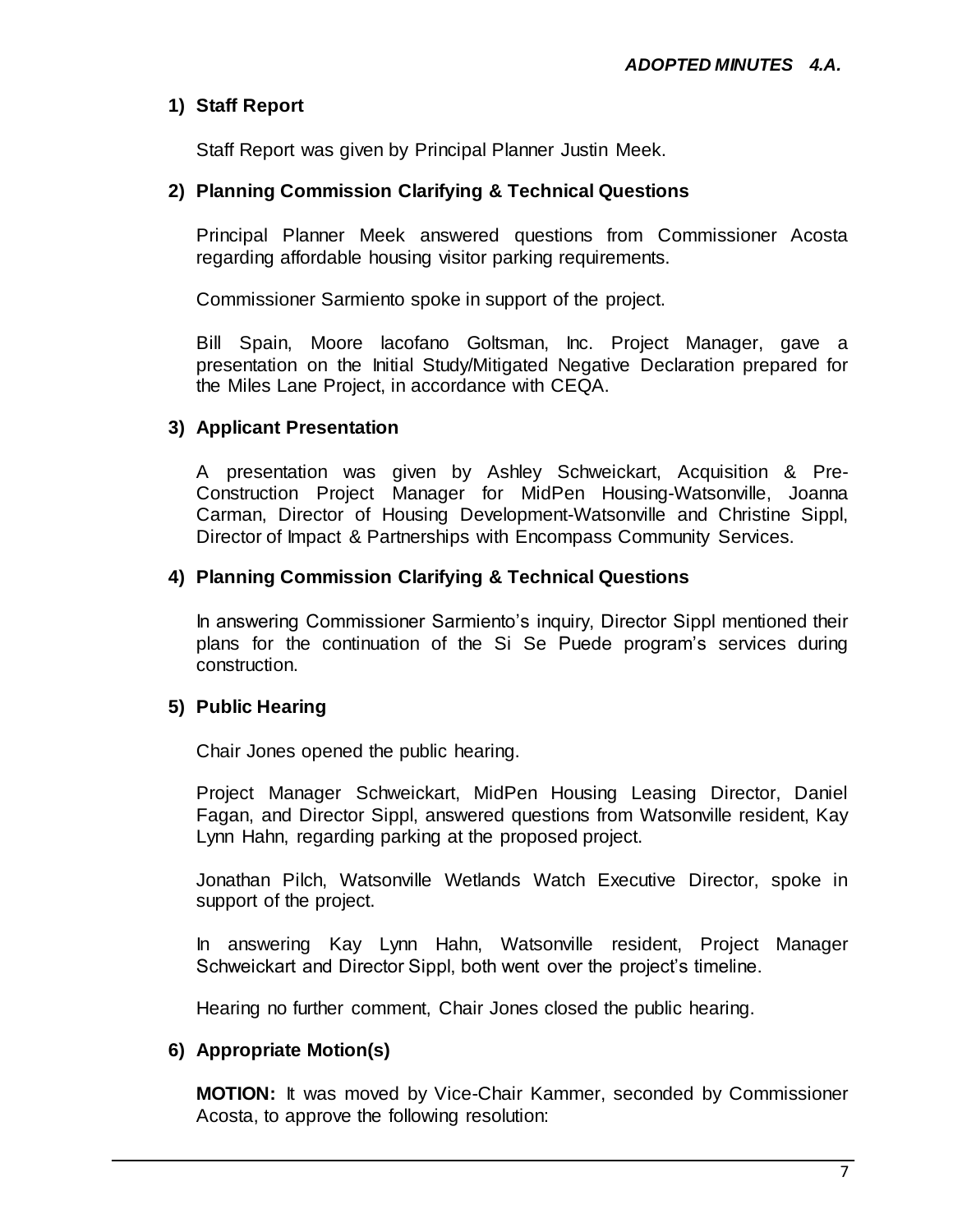# **RESOLUTION NO. 11-20 (PC):**

**RESOLUTION OF THE PLANNING COMMISSION OF THE CITY OF WATSONVILLE, CALIFORNIA, RECOMMENDING THE CITY COUNCIL ADOPT A RESOLUTION ADOPTING THE MITIGATED NEGATIVE DECLARATION (PP2019-14) FOR THE MILES LANE PROJECT ON A 4.7± ACRE SITE LOCATED AT 139, 141, 161 MILES LANE AND 201 KIMBERLY LANE, WATSONVILLE, CALIFORNIA (APNS 016-491-01, -02 & -03, & 016- 111-44; AND RECOMMENDING THE CITY COUNCIL ADOPT CONCURRENTLY A MITIGATION MONITORING AND REPORTING PROGRAM FOR THE PROJECT, IN ACCORDANCE WITH THE CALIFORNIA ENVIRONMENTAL QUALITY ACT**

**7) Deliberation**

None

# **8) Chair Calls for a Vote on Motion(s)**

**MAIN MOTION:** The above motion carried by the following vote:

| AYES:   |                                   | COMMISSIONERS: Acosta, Kammer, Sarmiento,<br>Veitch-Olson, Jones |
|---------|-----------------------------------|------------------------------------------------------------------|
| NOES:   | COMMISSIONERS: None               |                                                                  |
| ABSENT: | COMMISSIONERS: Rodriguez, Tavarez |                                                                  |

# **9) Appropriate Motion(s)**

**MOTION:** It was moved by Commissioner Sarmiento, seconded by Commissioner Veitch-Olson, to approve the following resolution:

# **RESOLUTION NO. 12-20 (PC):**

**RESOLUTION OF THE PLANNING COMMISSION OF THE CITY OF WATSONVILLE, CALIFORNIA, RECOMMENDING THE CITY COUNCIL ADOPT A RESOLUTION APPROVING A LOT LINE ADJUSTMENT, DENSITY BONUS, PLANNED DEVELOPMENT, AND SPECIAL USE PERMIT WITH DESIGN REVIEW AND ENVIRONMENTAL REVIEW (PP2019-14) TO ALLOW THE CONSTRUCTION OF THE MILES LANE PROJECT ON A 4.7± ACRE SITE LOCATED AT 139, 141, 161 MILES LANE AND 201 KIMBERLY LANE, WATSONVILLE, CALIFORNIA (APNS 016-491- 01, -02 & -03, & 016-111-44)**

**10) Deliberation**

None

# **11) Chair Calls for a Vote on Motion(s)**

**MAIN MOTION:** The above motion carried by the following vote: